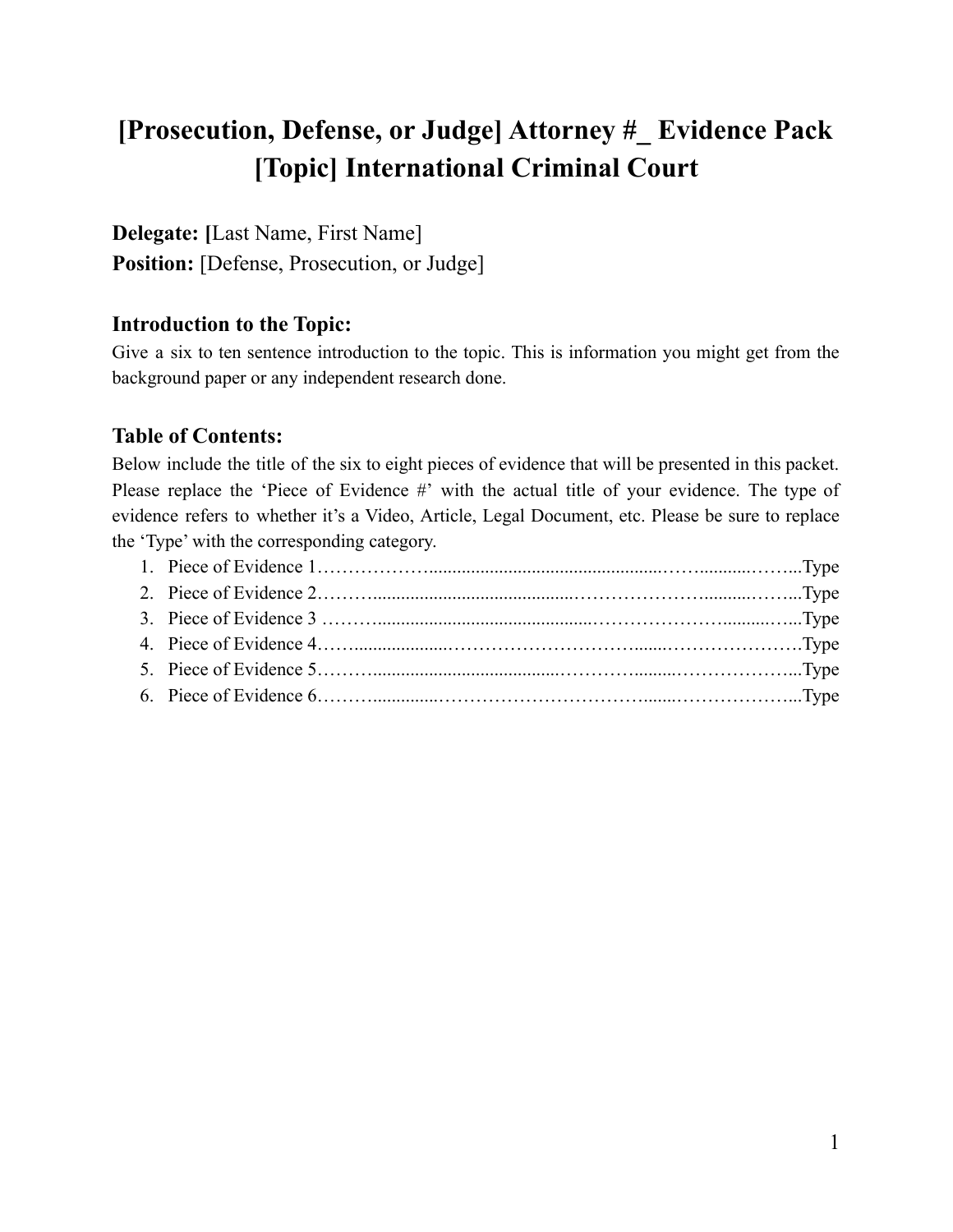## **1. Piece of Evidence 1 (replace with title)**

[Snapshot of the whole or part of the evidence]

[Link to the source]

- The origin of the piece of evidence
- The relationship this evidence has with the topic
- A summary of the evidence
- A statement of authenticity
- The purpose of the evidence
	- Why was it included?
	- What purpose will it serve?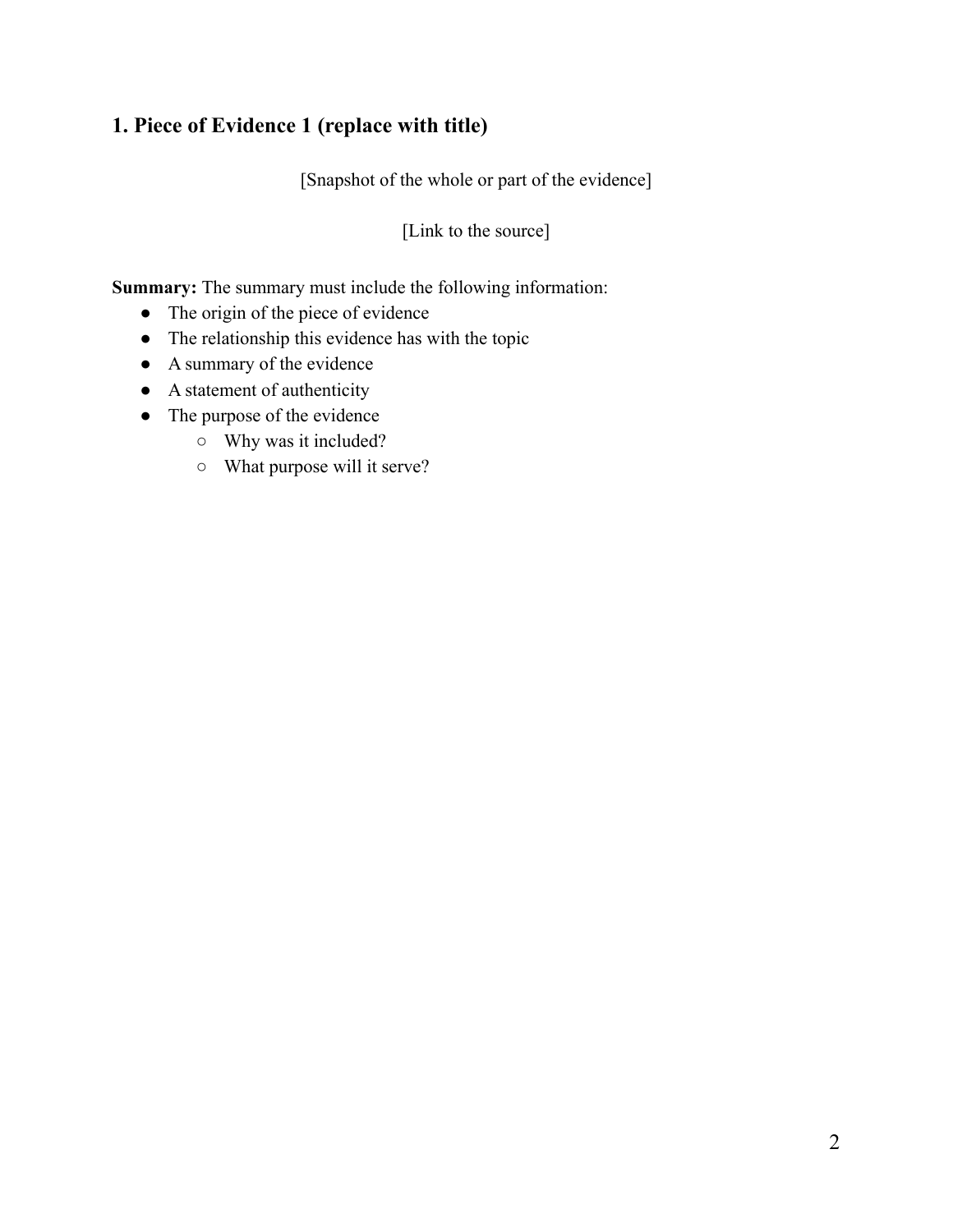## **2. Piece of Evidence 2 (replace with title)**

[Snapshot of the whole or part of the evidence]

[Link to the source]

- The origin of the piece of evidence
- The relationship this evidence has with the topic
- A summary of the evidence
- A statement of authenticity
- The purpose of the evidence
	- Why was it included?
	- What purpose will it serve?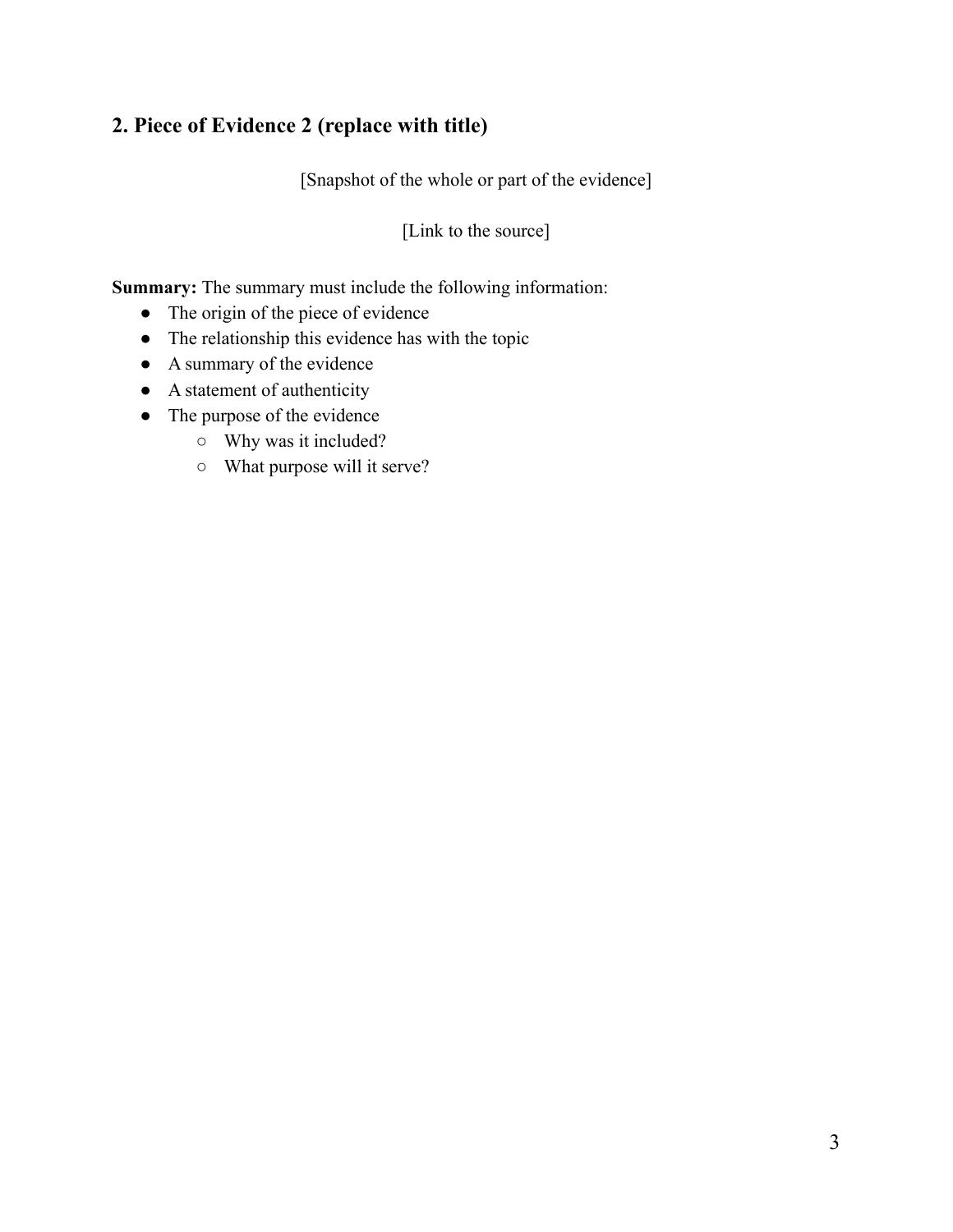# **3. Piece of Evidence 3 (replace with title)**

[Snapshot of the whole or part of the evidence]

[Link to the source]

- The origin of the piece of evidence
- The relationship this evidence has with the topic
- A summary of the evidence
- A statement of authenticity
- The purpose of the evidence
	- Why was it included?
	- What purpose will it serve?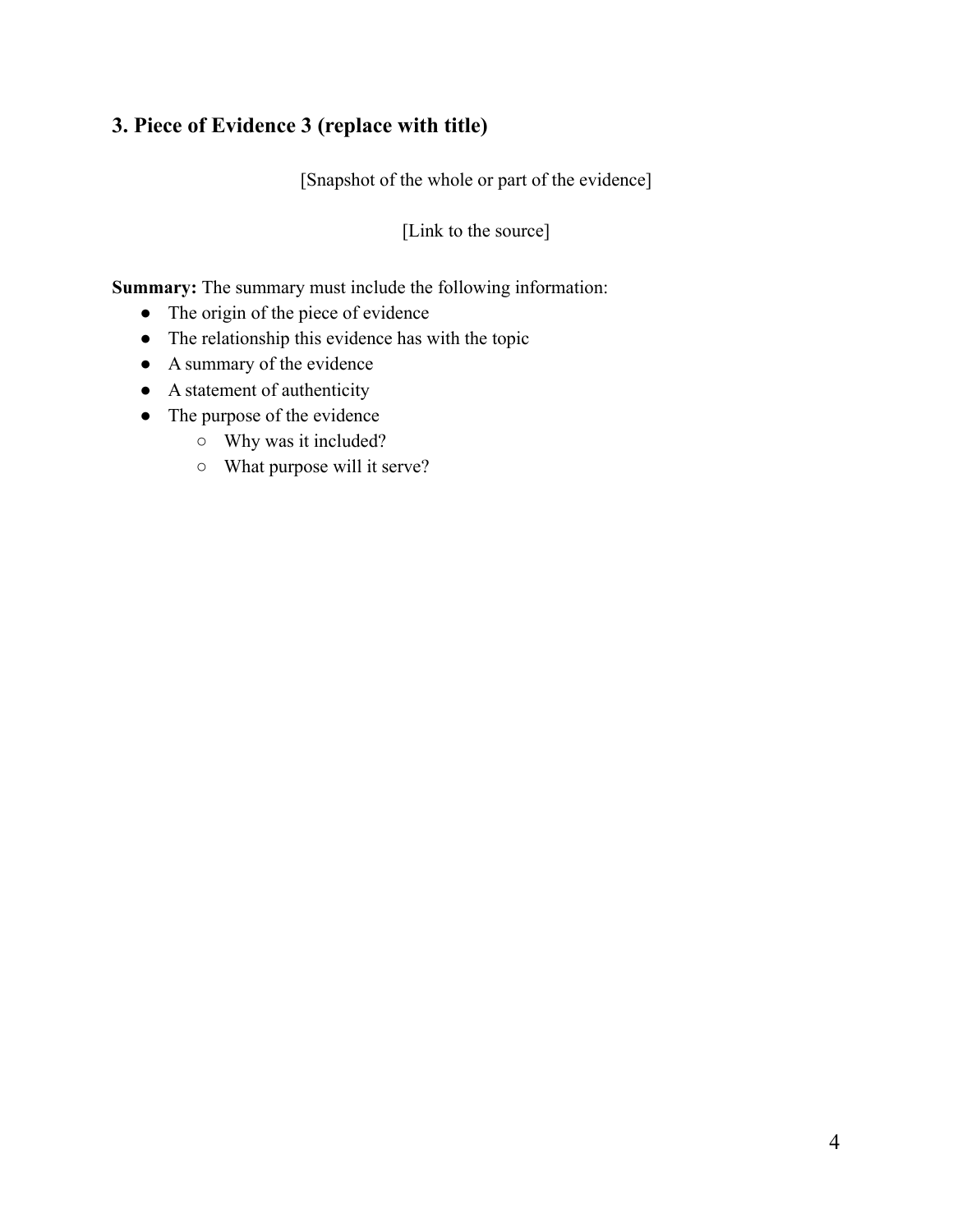### **4. Piece of Evidence 4 (replace with title)**

[Snapshot of the whole or part of the evidence]

[Link to the source]

- The origin of the piece of evidence
- The relationship this evidence has with the topic
- A summary of the evidence
- A statement of authenticity
- The purpose of the evidence
	- Why was it included?
	- What purpose will it serve?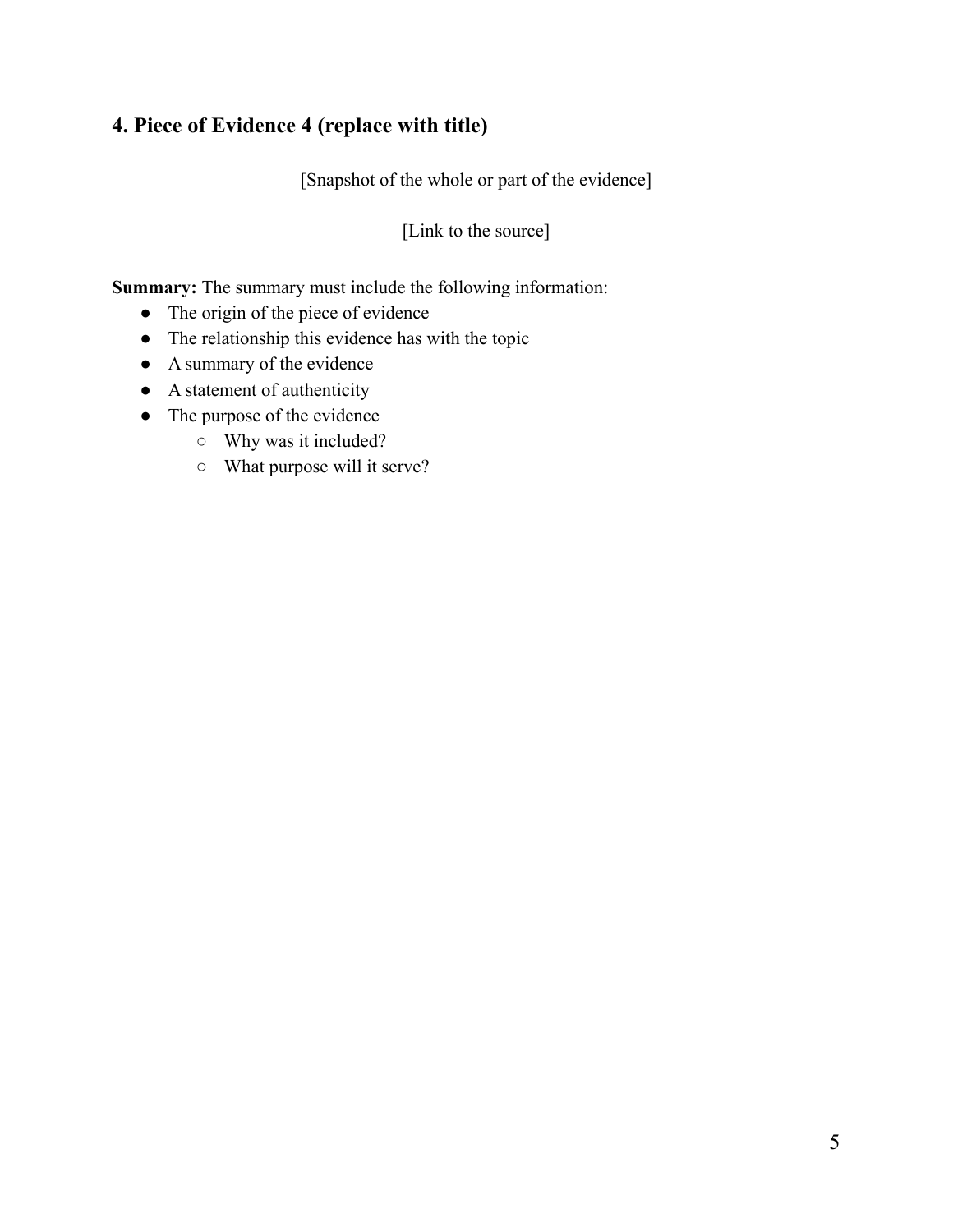# **5. Piece of Evidence 5 (replace with title)**

[Snapshot of the whole or part of the evidence]

[Link to the source]

- The origin of the piece of evidence
- The relationship this evidence has with the topic
- A summary of the evidence
- A statement of authenticity
- The purpose of the evidence
	- Why was it included?
	- What purpose will it serve?